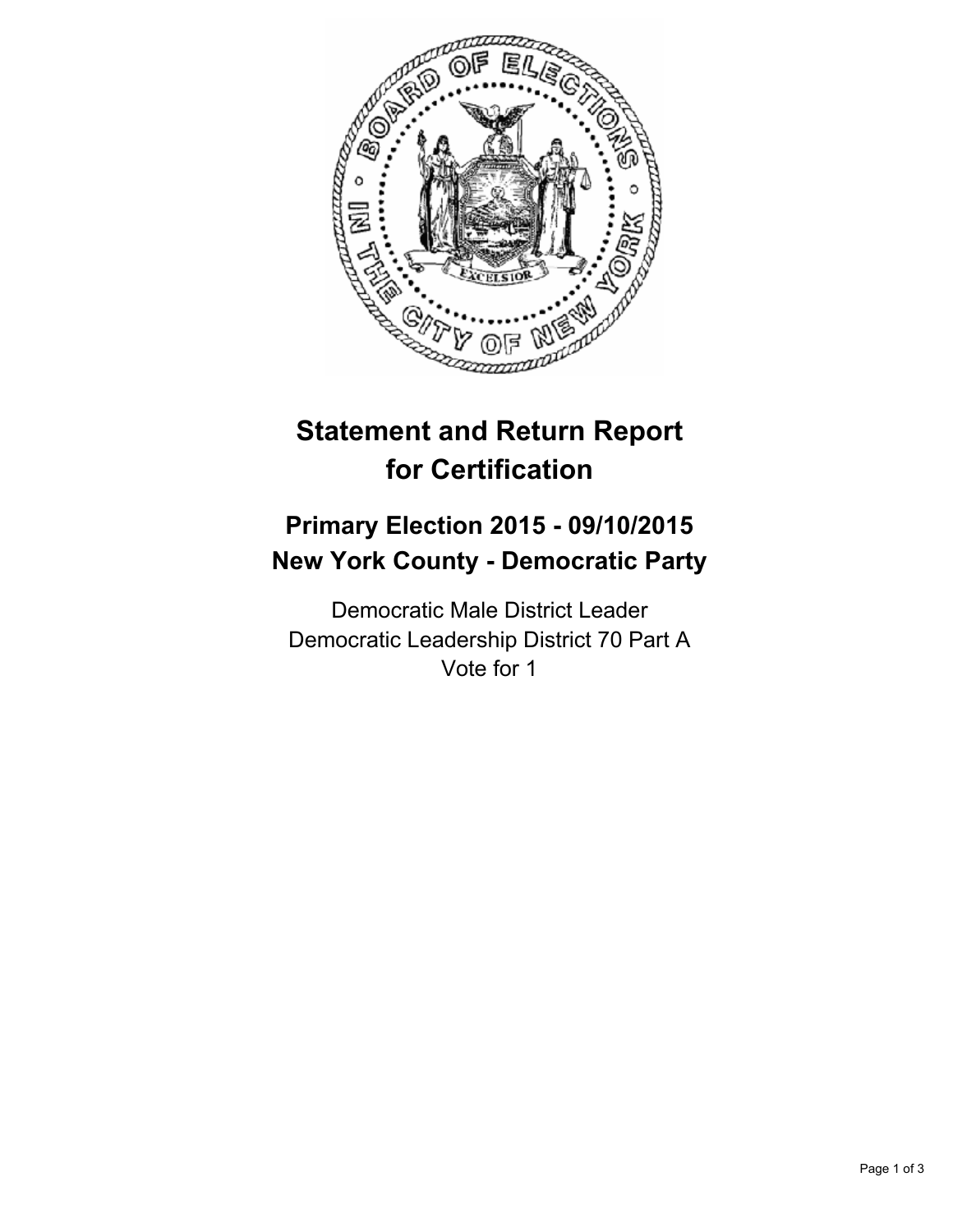

## **Assembly District 70**

| <b>PUBLIC COUNTER</b>                                    | 1,311 |
|----------------------------------------------------------|-------|
| ABSENTEE/MILITARY                                        | 70    |
| <b>AFFIDAVIT</b>                                         | 17    |
| <b>Total Ballots</b>                                     | 1,398 |
| Less - Inapplicable Federal/Special Presidential Ballots | 0     |
| <b>Total Applicable Ballots</b>                          | 1,398 |
| WILLIAM A. ALLEN                                         | 726   |
| <b>VINCENT SCOTT MORGAN</b>                              | 348   |
| DAN CLARK (WRITE-IN)                                     |       |
| UNATTRIBUTABLE WRITE-IN (WRITE-IN)                       | 2     |
| <b>Total Votes</b>                                       | 1,077 |
| Unrecorded                                               | 321   |